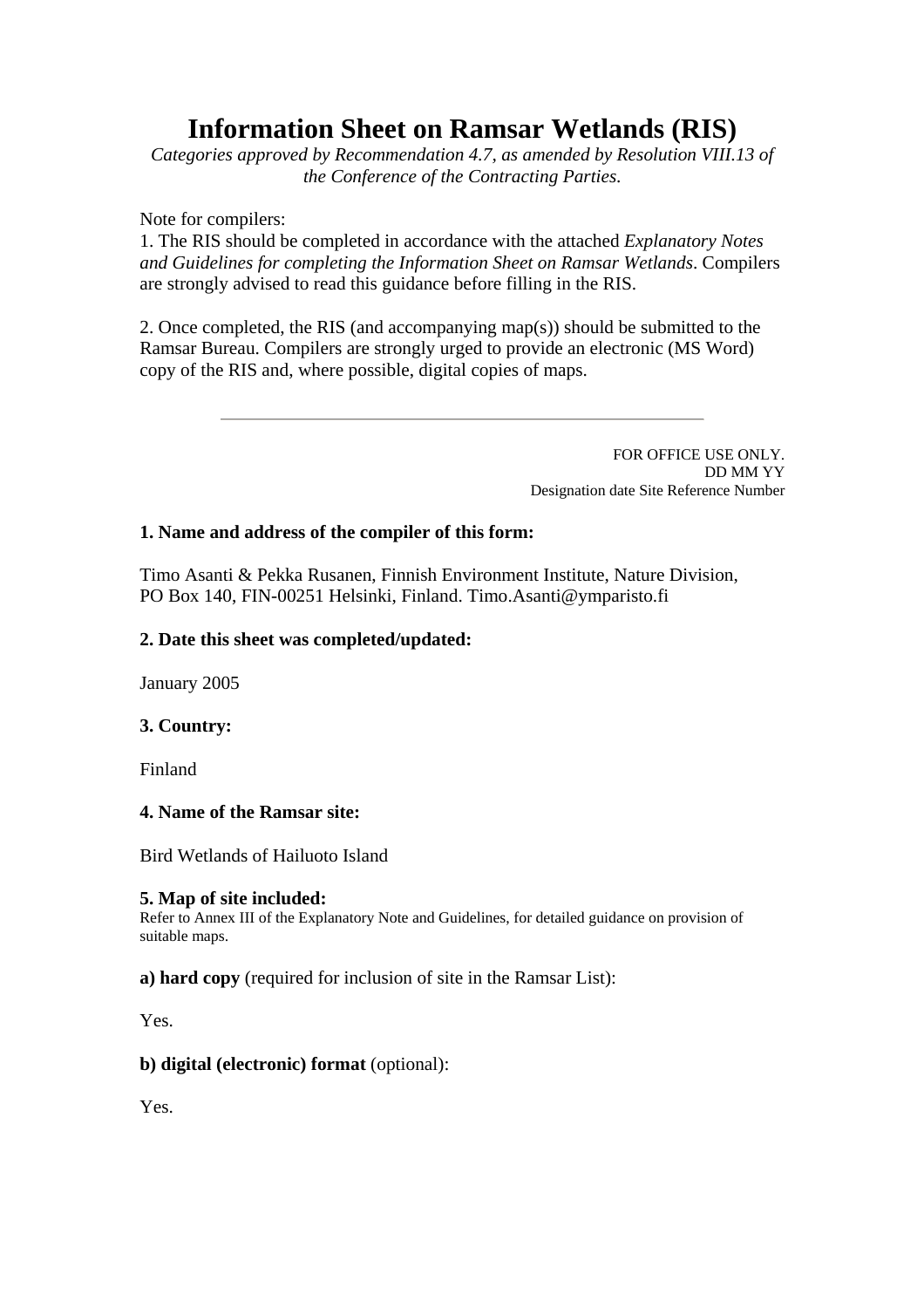# **6. Geographical coordinates** (latitude/longitude):

65º00' N / 24º45' E

**7. General location:**<br>Include in which part of the country and which large administrative region(s), and the location of the nearest large town.

The separate areas (five larger and ten smaller areas) are situated in western part of the province of Oulu, in the Bothnian Bay, in the municipality of Hailuoto, 0.5–7 km from Hailuoto village and 28–42 km west of Oulu city. The municipality (195 sq.km of land) has ca. 1 000 residents. Oulu city (328 sq.km of land) has ca. 120 800 residents.

**8. Elevation:** (average and/or max. & min.)

 $22-0$  m.

**9. Area:** (in hectares)

6 512 ha

# **10. Overview:**

Provide a short paragraph giving a summary description of the principal ecological characteristics and importance of the wetland.

A unique wetland area for breeding and migrating birds, including important threatened and endemic plant communities, and one of the best representatives of ladupheaval's natural effects.

# **11. Ramsar Criteria:**

Circle or underline each Criterion applied to the designation of the Ramsar site. See Annex II of the *Explanatory Notes and Guidelines* for the Criteria and guidelines for their application (adopted by Resolution VII.11).

#### 1, 2, 4, 5 & 8



#### **12. Justification for the application of each Criterion listed in 11. above:**

Provide justification for each Criterion in turn, clearly identifying to which Criterion the justification applies (see Annex II for guidance on acceptable forms of justification).

1) A unique example of near-natural wetland types (dominated by shallow marine waters) in the EU Boreal region, including 4 priority natural wetland habitat types of the EU Habitats Directive Annex I (coastal lagoons, boreal Baltic coastal meadows, Fennoscandian deciduous swamp woods, bog woodland).

2) National threatened vascular plants include Four-leaved Mare's tail (*Hippuris tetraphylla*) (EN in Finnish Red List, arctic group), Siberian Primrose (*Primula nutans*) (EN, arctic group), Arctic Salt-grass (*Puccinellia phryganodes*) (EN, arctic group) and Submerged Water-plantain (*Alisma wahlenbergii*) (VU, endemic), all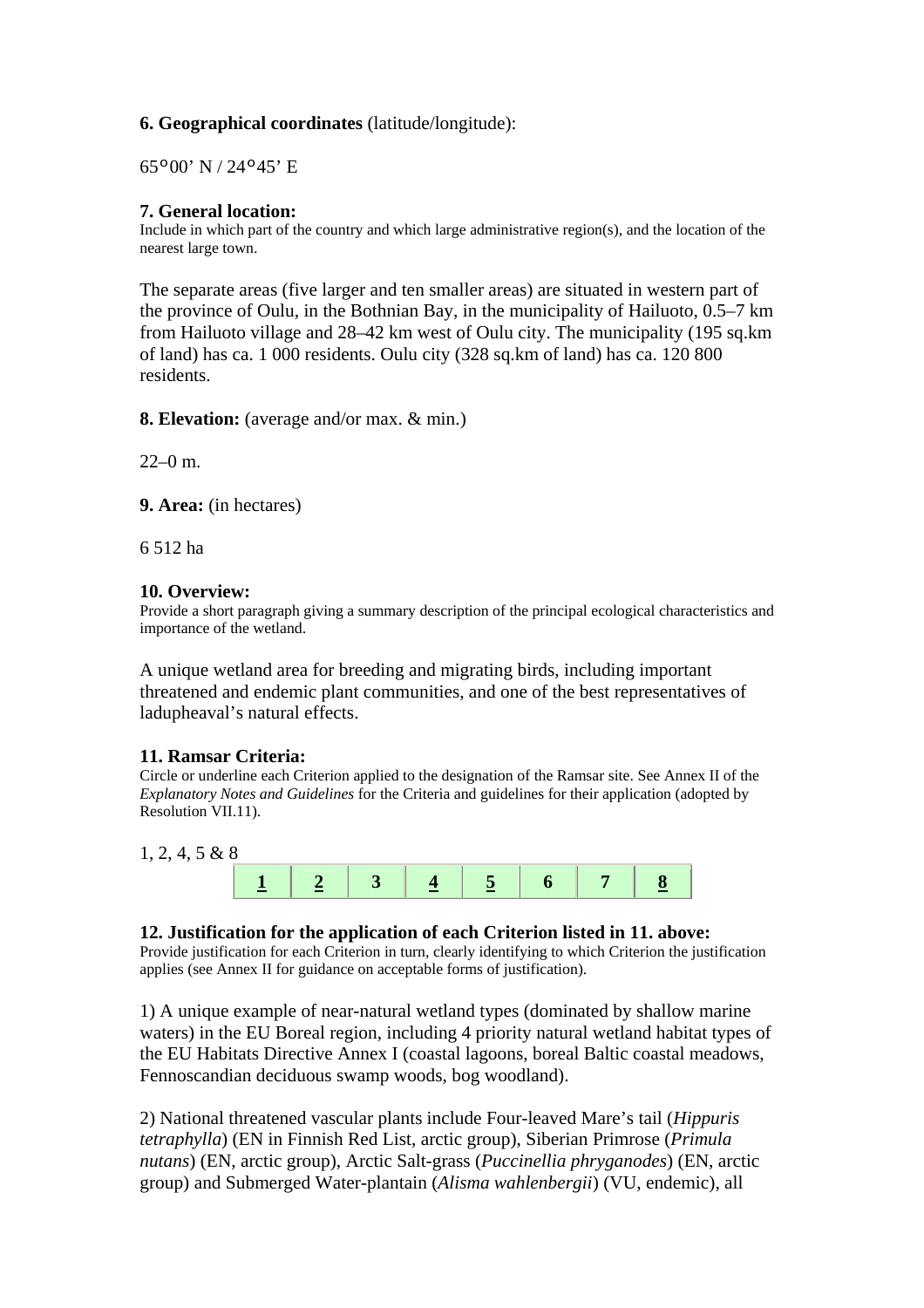listed also in the EU Habitats Directive Annex II, and Marsh Samphire (*Salicornia europaea*) (EN ? Red List).

Threatened birds include 10 species, including e.g. Dunlin (*Calidris alpina schinzii*) (CR in Finnish Red List) with 17 pairs, Black-tailed Godwit (*Limosa limosa*) (EN), Little Tern (*Sterna albifrons*) (EN + Bird Directive A.I), Scaup (*Aythya marila*) (VU) with 20 pairs, Temminck's Stint (*Calidris temminckii*) (VU) with 17 pairs, Blackheaded Gull (*Larus ridibundus*) (VU) with 1 000 pairs and Caspian Tern (*S. caspia*). About 27 species of the EU Birds Directive Annex I breed in the area, of which the most common are Ruff (*Philomachus pugnax*) with ca. 300 pairs, Arctic Tern (*S. paradisaea*) with about 230 pairs, Common Tern (*S. hirundo*) with ca. 100 pairs, Wood Sandpiper (*Tringa glareola*) with ca. 80 pairs, Slavonian Grebe (*Podiceps auritus*) with >30 pairs, Crane (*Grus grus*) with >30 pairs, Red-necked Phalarope (*Phalaropus lobatus*) with >30 pairs, Marsh Harrier (*Circus aeruginosus*) with >20 pairs and Whooper Swan (*Cygnus cygnus*) with 14 pairs. Scarce species include e.g. Bittern (*Botaurus stellaris*), Corncrake (*Crex crex*) (globally VU) and Spotted Crake (*Porzana porzana*).

4) Supports endemic and isolated plant communities dependent on special circumstances and provides a refuge for a nearly vanished bird species during migration. (see section 19)

The breeding waterfowl includes ca. 2 000 pairs of 23 species. The most abundant of Finland's responsibility species are Tufted Duck (*Aythya fuligula*) with more than 400 pairs, Red-breasted Merganser (*Mergus serrator*) with more than 200 pairs, Wigeon (*Anas penelope*) with more than 100 pairs and Goosander (*M. merganser*) with more than 100 pairs. The population (>200 pairs) of Greylag Goose (*Anser anser*) (important gamebird) is the strongest in Finland. The breeding waders include more than 1 500 pairs of 19 species.

5) Supports regularly 20 000 or more waterbirds during migration.

The importance is notable in migration and molting periods. About 10 000–20 000 individuals of waterfowl rest at the wetlands in the peak seasons. The most abundant are Finland's responsibility species: Goosander, Goldeneye (*Bucephala clangula*), Tufted Duck, Wigeon and Teal (*Anas crecca*). Even summer flocks of waterfowl reach 8 000 Goosanders and 2 000 Goldeneyes at Isomatala. The bays form the most important staging area for Whooper Swan in the Bothnian Bay, with peak numbers up to 2 000 individuals. According to estimates more than 35% of the overwintering population of the Continental Europe migrate via Hailuoto Island and nearby coasts of Siikajoki and Liminganlahti Bay. Even the summer flocks include 500 individuals at Isomatala. The highest numbers of staging Bean Geese (*Anser fabalis*) (Finland's responsibility species) reach 1 000 individuals in spring. The staging population of Lesser White-fronted Goose (*Anser erythropus*) (CR, globally VU) is estimated (during the 1990s) at 60 individuals in spring. Also thousands of waders rest on the low shores on the best days of spring and autumn, the most abundant being the Dunlin, Ruff and Wood Sandpiper.

8) The shallows are very important for reproduction of many fish species of commercial value, so it is an important habitat and spawning area for Whitefish (*Coregonus lavaretus*), Perch (*Perca fluviatilis*) and Pike (*Esox lucius*)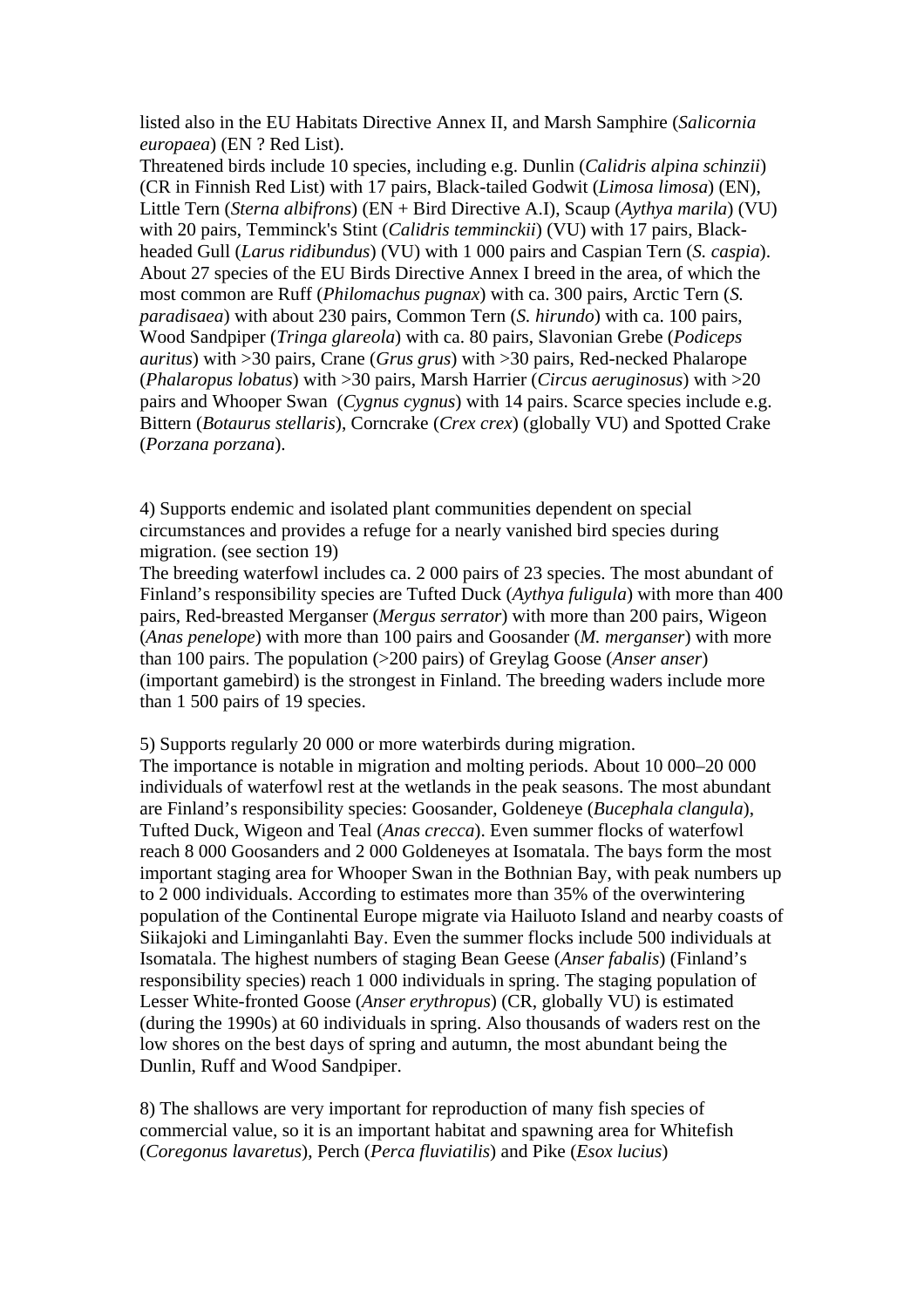**13. Biogeography** (required when Criteria 1 and/or 3 and /or certain applications of Criterion 2 are applied to the designation):

Name the relevant biogeographic region that includes the Ramsar site, and identify the biogeographic regionalisation system that has been applied.

#### **a) biogeographic region:**

Middle boreal forest vegetation zone.

#### **b) biogeographic regionalisation scheme** (include reference citation):

Etelä-Suomen ja Pohjanmaan metsien suojelun tarve-työryhmä. Puheenjohtaja: Ruuhijärvi, R., Sihteerit: Kuusinen, M., Raunio, A. and Eisto, K. 2000. Metsien suojelun tarve Etelä-Suomessa ja Pohjanmaalla. Etelä-Suomen ja Pohjanmaan metsien suojelun tarve-työryhmän mietintö. Suomen ympäristö 437. Ympäristöministeriö. Helsinki.

Working group on the need for forest protection in southern Finland and Ostrobothnia. Chairman Ruuhijärvi, R., Secretaries Kuusinen, M., Raunio, A. and Eisto, K. 2000. Forest protection in southern Finland and Ostrobothnia. The Finnish Environment 437. Ministry of the Environment.

#### **14. Physical features of the site:**

Describe, as appropriate, the geology, geomorphology; origins - natural or artificial; hydrology; soil type; water quality; water depth, water permanence; fluctuations in water level; tidal variations; downstream area; general climate, etc.

**Geology:** Geochemically included in Jotnian sandstones and siltstones. Bedrock is composed of siltstone and shale.

**Origins:** Natural

**Soil type:** Mainly littoral gravel and sand with smaller areas of silt and clay and glacigenic ground moraine.

**Water quality:** General quality good in sea areas. Mesotrophic in sea areas. Salinity ca. 1–4 ‰ in sea areas.

**Depth of water:** Mostly 1–4 m. Water-level usually low in spring and high in autumn and winter.

**Climate:** Duration of growing season ca. 145 days, mean annual temperature ca. +1 ºC and mean annual rainfall ca. 500 mm. Waters ice-covered normally from early November to late May. Middle boreal forest vegetation zone.

#### **15. Physical features of the catchment area:**

Describe the surface area, general geology and geomorphological features, general soil types, general land use, and climate (including climate type).

The climate and general geological features are much the same in the catchment areas as in the Ramsar sites.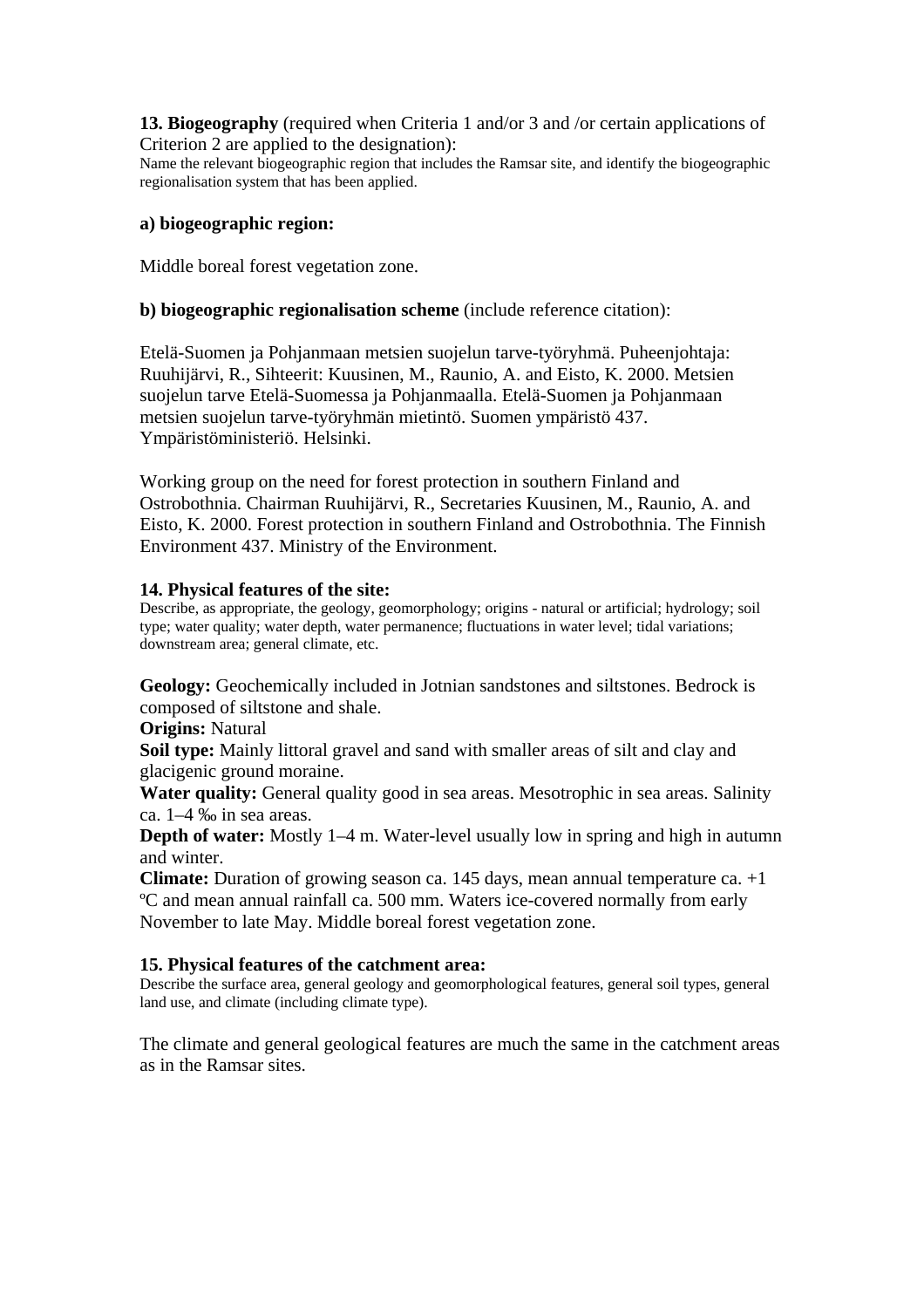# **16. Hydrological values:**

Describe the functions and values of the wetland in groundwater recharge, flood control, sediment trapping, shoreline stabilization, etc.

None significant.

# **17. Wetland Types**

#### **a) presence:**

Circle or underline the applicable codes for the wetland types of the Ramsar "Classification System for Wetland Type" present in the Ramsar site. Descriptions of each wetland type code are provided in Annex I of the *Explanatory Notes & Guidelines*.

# **Marine/coastal:** Coastal, marine: A, E, J, H



**Inland:** Xf, M , U, Ts, Xp, W, Tp &Y



#### **Human-made:**



#### **b) dominance:**

List the wetland types identified in a) above in order of their dominance (by area) in the Ramsar site, starting with the wetland type with the largest area.

- A Permanent shallow marine waters
- E Sand, shingle and pebble shores, dune systems
- J Coastal brackish lagoons
- Ts Seasonally flooded meadows and sedge marshes
- H Salt meadows
- Xp Forested peatlands
- Xf Seasonally flooded forests
- W Shrub-dominated wetlands
- U Non-forested peatlands
- M Permanent rivers and streams
- Tp Permanent freshwater pools
- Y Freshwater springs

#### **18. General ecological features:**

Provide further description, as appropriate, of the main habitats, vegetation types, plant and animal communities present in the Ramsar site.

The northern shore of Hailuoto Island covers 3 671 ha, Kirkkosalmi 1 019 ha, Isomatala–Maasyvänlahti 1 531 ha and Ojakylänlahti–Kengänkari 291 ha. The area includes >4 000 ha of water. The site is characterized by extensive reedy bays, coastal meadows and sandy shores. Strong landupheaval (3 mm per year) creates new shores rapidly. The northern shore of Hailuoto Island is one of the best representatives of the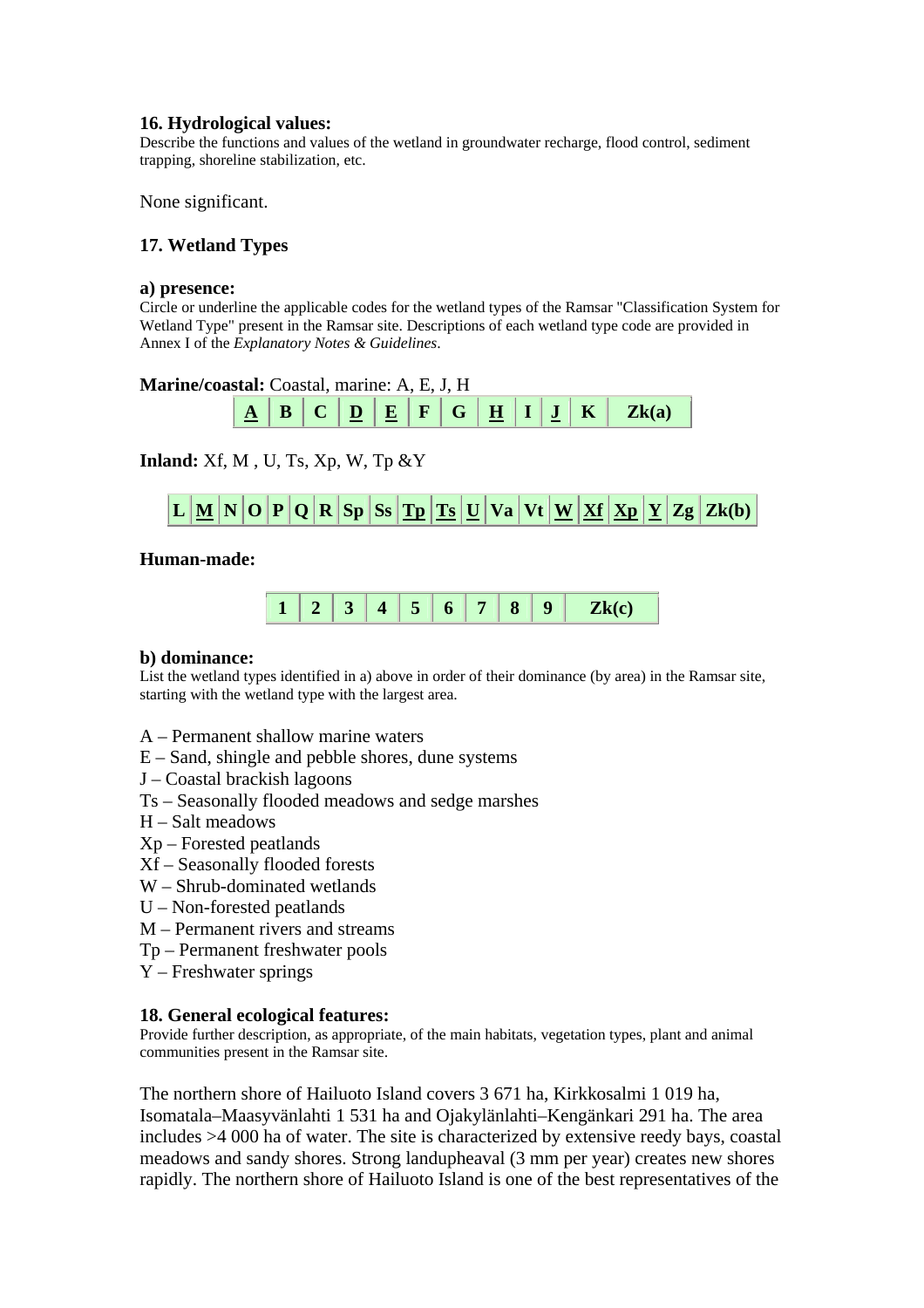landupheaval's natural effects. Almost nowhere else the long series of succession of bogs has remained in natural condition. The flora includes several species of brackish water and also species of the northern *Primula nutans* -group. Waterline vegetation includes growths of e.g. sedge species *C. mackenziei*, Common Spike-rush (*Eleocharis palustris*) and Fiorin (*Agrostis stolonifera*). Coastal meadows are characterized by various sedge species, Red Fescue (*Festuca rubra*), Narrow Smallreed (*Calamagrostris stricta*) and Salt-marsh Rush (*Juncus gerardii*). The waters are shallow and aquatic vegetation is abundant.

The northern shore of Hailuoto Island is formed by a wide esker area. Dunes of various types and regular drift lines, with narrow swamps between, occur on the shores. A series of bogs of different ages in an interval of 1 500 years is represented. Wrinkling flads and gloes are typical. The gloes are reminiscents of *Potamogeton*type lakes with quaking bogs on shores. The largest lake covers 16 ha. Coastal meadows of Pökönnokka Cape have been grazed or mowed almost continuously until today. Zones of Downy Birch (*Betula pubescens*) and Tea-leaved Willow (*Salix phylicifolia*) occur near shores and further inland there are dry heaths with sparse Pine (*Pinus sylvestris*) forest.

Kirkkosalmi is an eutrophic lake, a former sea bay, which has wrinkled apart from the sea as a consequence of the landupheaval. Common Reed (*Phragmites australis*) and Water Horsetail (*Equisetum fluviatile*) cover large areas. At Viinikanlahti Bay there are traditional rural biotopes, wooded pastures, sedge meadows and growths of Glaucous Bulrush (*Schoenoplectus tabernaemontani*). Coastal meadows, bush-zones and deciduous forests are typical of Pöllännokka–Itänenä. Most of the area is surrounded by agricultural fields.

Sandbanks and silty hollows are typical of Isomatala–Maasyvänlahti area. Small islets, reefs and shoals are abundant. The special characters of landupheaval are most representative at Isomatala–Maasyvänlahti. Open ground dominates the landscape: there are sands, meadows, swampy areas and reedbelts along the shores. Further inland there is a zone of herb-rich forest with Grey Alder (*Alnus incana*), Rowan (*Sorbus aucuparia*) and Bird Cherry (*Prunus padus*) as the dominant trees. Tömppä Meadow is one of the largest coastal meadows in the Bothnian Bay. There are e.g. representative communities of Reflexed Saltmarsh-grass (*Puccinellia distans*) and Arctic Salt-grass (*P. phryganodes*). Ojakylänlahti is a sheltered sea bay fringed by coastal meadows and reedbelts, including the small island of Kengänkari.

#### **19. Noteworthy flora:**

Provide additional information on particular species and why they are noteworthy (expanding as necessary on information provided in 12. Justification for the application of the Criteria) indicating, e.g., which species/communities are unique, rare, endangered or biogeographically important, etc. *Do not include here taxonomic lists of species present - these may be supplied as supplementary information to the RIS.* 

The flora contains two very special groups, the endemic species of the Gulf of Bothnia and the so-called *Primula nutans* –group of arctic species in isolation from the main distribution areas of the Arctic Ocean. Threatened vascular plants include Four-leaved Mare's tail (*Hippuris tetraphylla*) (EN in Finnish Red List, arctic group), Siberian Primrose (*Primula nutans*) (EN, arctic group), Arctic Salt-grass (*Puccinellia phryganodes*) (EN, arctic group) and Submerged Water-plantain (*Alisma*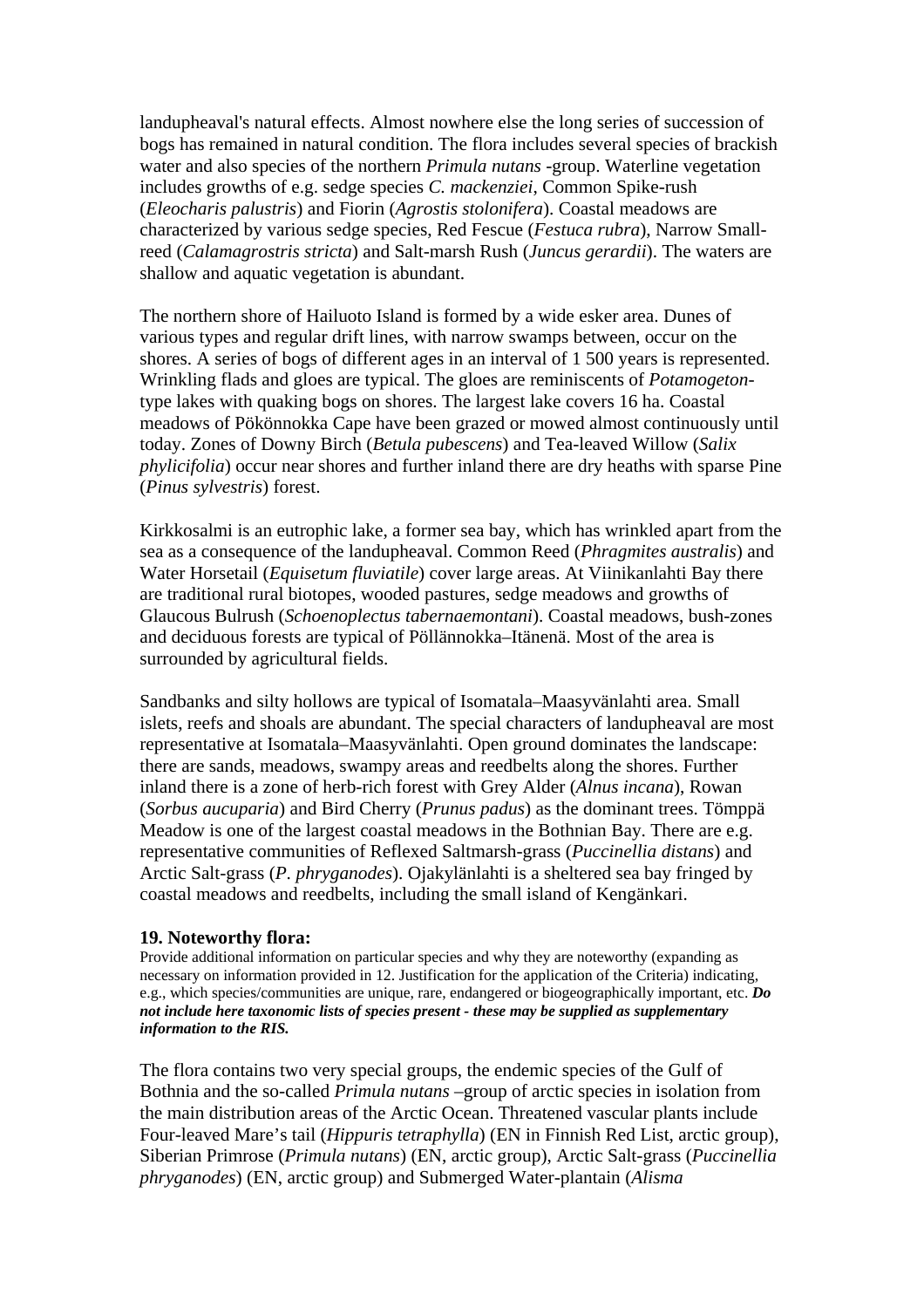*wahlenbergii*) (VU, endemic), all listed also in the EU Habitats Directive Annex II, and Marsh Samphire (*Salicornia europaea*) (EN, Finnish Red List). Near-threatened vascular plants include more than 7 species. Fairly common endemic species include Bothnian Hair-grass (*Deschampsia bottnica*) and Bothnian Eyebright (*Euphrasia bottnica*).

#### **20. Noteworthy fauna:**

Provide additional information on particular species and why they are noteworthy (expanding as necessary on information provided in 12. Justification for the application of the Criteria) indicating, e.g., which species/communities are unique, rare, endangered or biogeographically important, etc., including count data. *Do not include here taxonomic lists of species present - these may be supplied as supplementary information to the RIS.* 

Threatened birds include 10 species, including e.g. Dunlin (*Calidris alpina schinzii*) (CR in Finnish Red List) with 17 pairs, Black-tailed Godwit (*Limosa limosa*) (EN), Little Tern (*Sterna albifrons*) (EN), Scaup (*Aythya marila*) (VU) with 20 pairs, Temminck's Stint (*C. temminckii*) (VU) with 17 pairs, Black-headed Gull (*Larus ridibundus*) (VU) with 1 000 pairs and Caspian Tern (*S. caspia*). Ca. 27 species of the EU Birds Directive Annex I breed in the area, of which the most common are Ruff (*Philomachus pugnax*) with ca. 300 pairs, Arctic Tern (*S. paradisaea*) with ca. 230 pairs, Common Tern (*S. hirundo*) with ca. 100 pairs, Wood Sandpiper (*Tringa glareola*) with ca. 80 pairs, Slavonian Grebe (*Podiceps auritus*) with >30 pairs, Crane (*Grus grus*) with >30 pairs, Red-necked Phalarope (*Phalaropus lobatus*) with >30 pairs, Marsh Harrier (*Circus aeruginosus*) with >20 pairs and Whooper Swan (*Cygnus cygnus*) with 14 pairs. Scarce species include e.g. Bittern (*Botaurus stellaris*), Corncrake (*Crex crex*) (globally VU) and Spotted Crake (*Porzana porzana*).

The bays form the most important staging area for Whooper Swan in the Bothnian Bay, with peak numbers up to 2 000 individuals. According to estimates >35% of the overwintering population of the Continental Europe migrate via Hailuoto Island and nearby coasts of Siikajoki and Liminganlahti Bay. Even the summer flocks include 500 individuals at Isomatala. The highest numbers of staging Bean Geese (*Anser fabalis*) (Finland's responsibility species) reach 1 000 individuals in spring. The staging population of Lesser White-fronted Goose (*Anser erythropus*) (CR, globally VU) is estimated (during the 1990s) at 60 individuals in spring. Also thousands of waders rest on the low shores on the best days of spring and autumn, the most abundant being the Dunlin, Ruff and Wood Sandpiper.

#### **21. Social and cultural values:**

e.g., fisheries production, forestry, religious importance, archaeological sites, social relations with the wetland, etc. Distinguish between historical/archaeological/religious significance and current socioeconomic values.

Hailuoto Island is a nationally important landscape area. The site includes three nationally (146 ha), three provincially (44 ha) and five locally (25 ha) important traditional rural biotopes. Significant values also include scientific research, environmental education, birdwatching and outdoor recreation.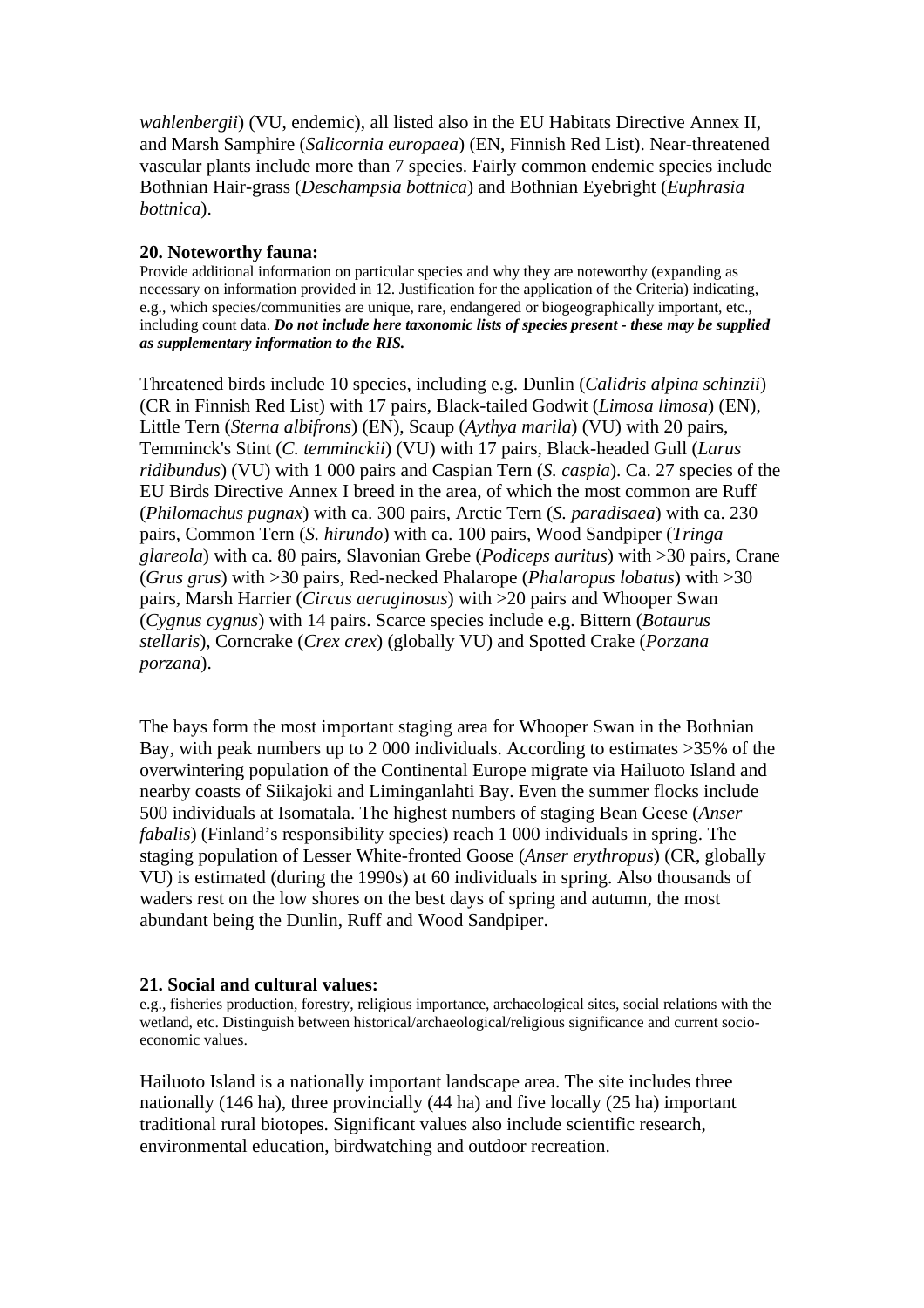# **22. Land tenure/ownership:**

(a) within the Ramsar site:

Private-owned (3 % state-owned).

(b) in the surrounding area:

private-owned

# **23. Current land (including water) use:**

(a) within the Ramsar site:

Intense hunting of waterfowl in autumn. Fishing occurs to some extent.

(b) in the surroundings/catchment:

Agriculture, forestry and fishing are carried out in the surroundings.

# **24. Factors (past, present or potential) adversely affecting the site's ecological character, including changes in land (including water) use and development projects:**

The nutrient-rich waters from surrounding fields and the dredging of a discharge channel in Kirkkosalmi in the 1960s have accelerated the overgrowing of the area. The hunting of waterfowl is intense in autumn, affecting negatively on the site. The building of holiday cottages has increased strongly. The decreased grazing have caused increase of thickets and overgrowing of meadows. Common Reed inhabits meadows and causes overgrowing in shallow bays. Increasing recreational use causes local disturbance along the shore areas. The planned road from Hailuoto to the mainland would cross the area of Isomatala. (The road project stays as a reservation in provincial plan, but is hardly activated in the near future if at all).

# **25. Conservation measures taken:**

List national category and legal status of protected areas, including boundary relationships with the Ramsar site; management practices; whether an officially approved management plan exists and whether it is being implemented.

The site is included in the Natura 2000 Network, designated both as SPA and SCI, and in the Helsinki Commission (HELCOM) network of Baltic Sea Protected Areas. The areas, or parts of them, are also included in the Conservation Programmes of Waterfowl Habitats, Mires, Eskers and Shores. Private protected areas cover ca. 900 ha at Isomatala–Maasyvänlahti.

Mowing and grazing have been carried out in several areas during the 1990s. A plan for sustainable use for Isomatala–Maasyvänlahti was established in 1998; management measures have been carried out under the EU Life project in 1995–98. A restoration plan for Kirkkosalmi was established in 1990; dredging and mowing of reedbeds and meadows have been carried out to prevent overgrowing.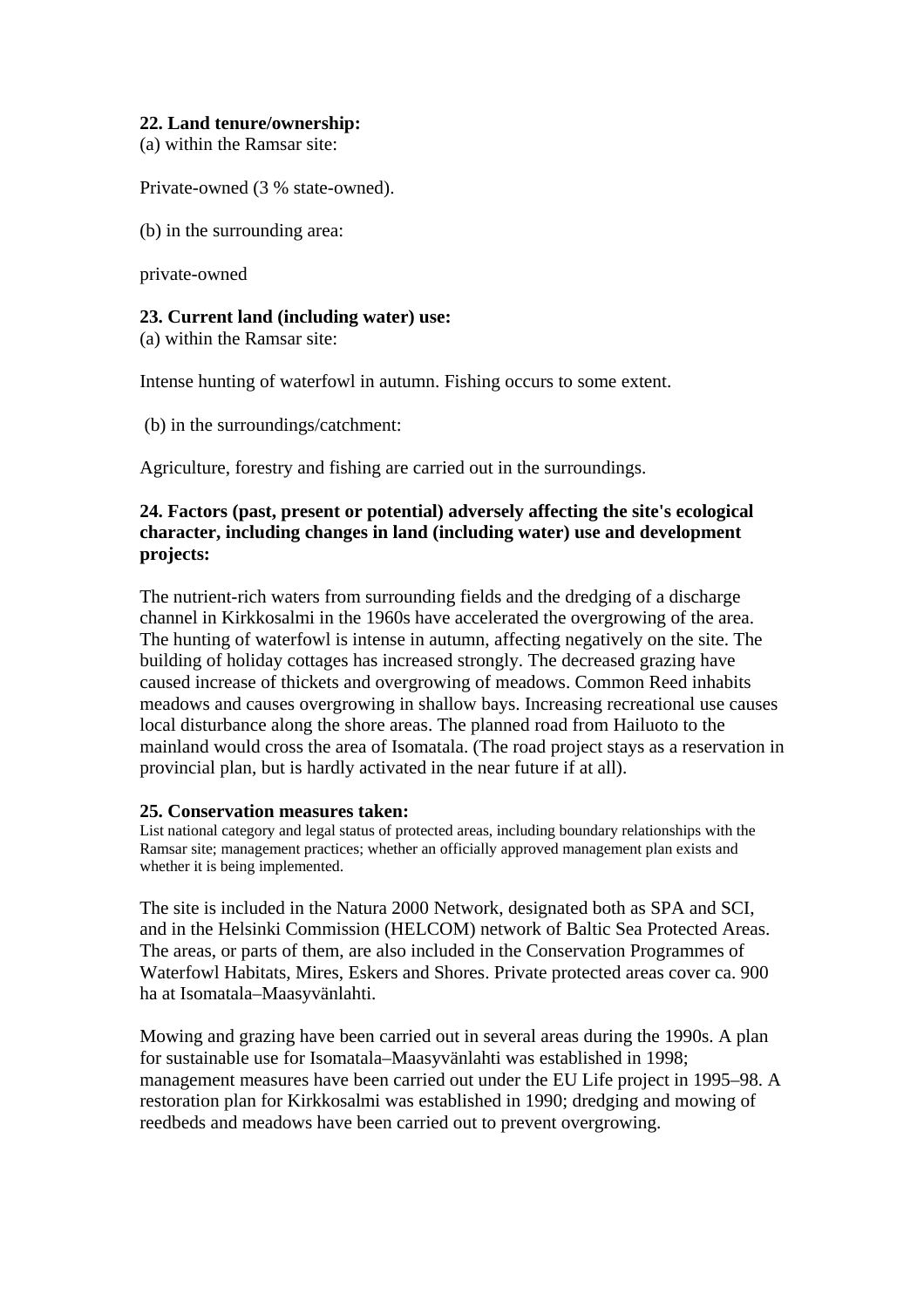#### **26. Conservation measures proposed but not yet implemented:**

e.g. management plan in preparation; official proposal as a legally protected area, etc.

Conservation of the Natura 2000 sites outside the already protected areas will be carried out under the Nature Conservation Act and Water Act. Plans include e.g. the establishment of several restricted areas where access would be prohibited in the breeding season of birds. A preliminary management and land use plan was established for Isomatala–Härkäsäikkä Protected Area in 1998.

#### **27. Current scientific research and facilities:**

e.g., details of current research projects, including biodiversity monitoring; existence of a field research station, etc.

Studies on bird fauna and flora have been carried out since the late  $19<sup>th</sup>$  century, intensively since the 1980s. Bird populations and impact of restoration measures are monitored annually in several areas. Hailuoto Island is an important study site for Finnish Game and Fisheries Research Institute and for Biological Institute of Oulu University, which runs a research station at Marjaniemi Cape.

#### **28. Current conservation education:**

e.g. visitors' centre, observation hides and nature trails, information booklets, facilities for school visits, etc.

Various educational themes are carried out by e.g. Oulu University.

#### **29. Current recreation and tourism:**

State if the wetland is used for recreation/tourism; indicate type(s) and their frequency/intensity.

Four bird-watching towers, one hide and one nature trail have been constructed. The facilities locate in both Kirkkosalmi (two bird-watching towers, nature trail, hide) and Isomatala–Maasyvänlahti (two bird-watching towers).

#### **30. Jurisdiction:**

Include territorial, e.g. state/region, and functional/sectoral, e.g. Dept of Agriculture/Dept. of Environment, etc.

**a)** North Ostrobothnia Regional Environment Centre, **b)** Ministry of the Environment.

# **31. Management authority:**

Provide the name and address of the local office(s) of the agency(ies) or organisation(s) directly responsible for managing the wetland. Wherever possible provide also the title and/or name of the person or persons in this office with responsibility for the wetland.

North Ostrobothnia Regional Environment Centre, PO Box 124, FIN-90101 Oulu, Finland.